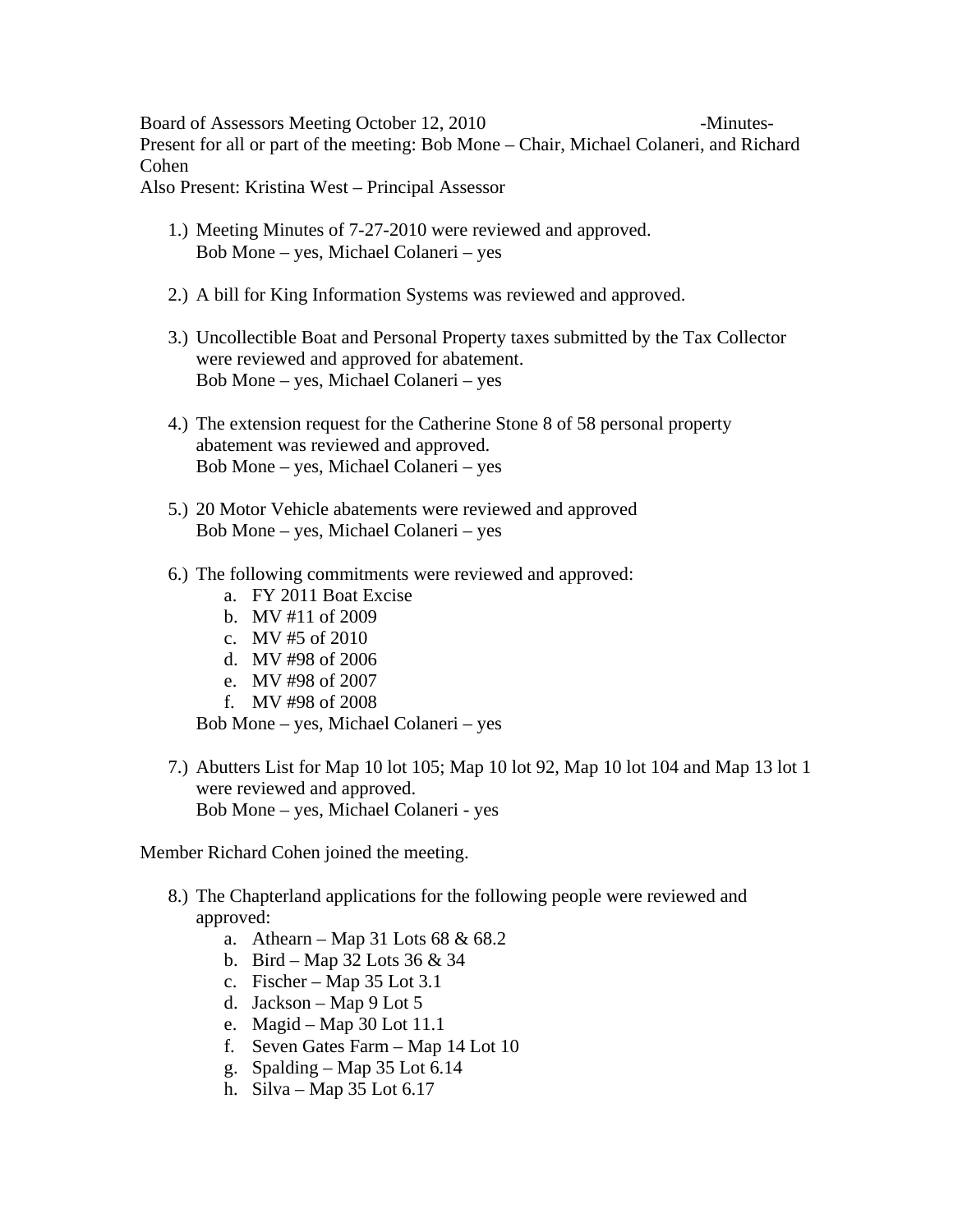i. Sterling – Map 8 Lot 1 & Map 10 Lot 194

j. Vineyard Meadow LLC – Map 9 Lots 1.1 & 4

Bob Mone – yes, Michael Colaneri – yes, Richard Cohen - yes

9.) There was a discussion on the Hopkins 61A application for Map 12 Lot 16. A CR has been placed on the property that will lower the value of a portion of the residential site. The owners were seeking 61A on an additional 1.5 acres due to the CR. However Board policy is to require a 3 acre residential site per Town zoning requirements. The Board voted to approve the application using a 3 acre residential site and 13.34 acres in 61A, which is the same classified acreage as the previous year.

Bob Mone – yes, Michael Colaneri – yes, Richard Cohen - yes

- 10.) Kristina informed the Board about the installation of the new Query Manager Software from Cartographic Associates, Inc. This software links the tax maps and assessing data, as well as other local, county and State data, into one user friendly program. The software has been installed on most Town computers and will give other departments' access to a substantial amount of the Assessors information from their desktops. There is also a web based version that Kristina hopes will be implemented soon so taxpayers can have access to this service as well. The Board supports a web based version and hopes to see it in the near future.
- 11.) The Board reviewed and approved the 2011 Tax Map Maintenance proposal from Cartographic Associates, LLC. Bob Mone – yes, Michael Colaneri – yes, Richard Cohen - yes
- 12.) The Microfiching of the Assessors property record cards has begun. Kristina is trying to get the additional funding to finish the project from the CPC. The original plan was to ask the Town to raise and appropriate \$10,000 per year until the project was done. However, if the Historic Commission determines that the record cards are Historic documents, we may be able to get the funding from the CPC and not have to ask voters for additional sums. Kristina is meeting with the Historic Commission next week to discuss the documents and will keep the Board informed.
- 13.) The Board reviewed correspondence on the Nunes properties located at Map 17 Lots 28 & 30. Map 17 Lot 28 is no longer buildable and will be merged with lot 30. Bob Mone – yes, Michael Colaneri – yes, Richard Cohen - yes
- 14.) The Board reviewed the files on Map 8 Lots 35, 35.1 & 35.2. There is one house on the lots that is currently being assessed on lot 35; however the dwelling actually sits on lot 35.2. Kristina will move the dwelling to the appropriate lot #. Bob Mone – yes, Michael Colaneri – yes, Richard Cohen - yes